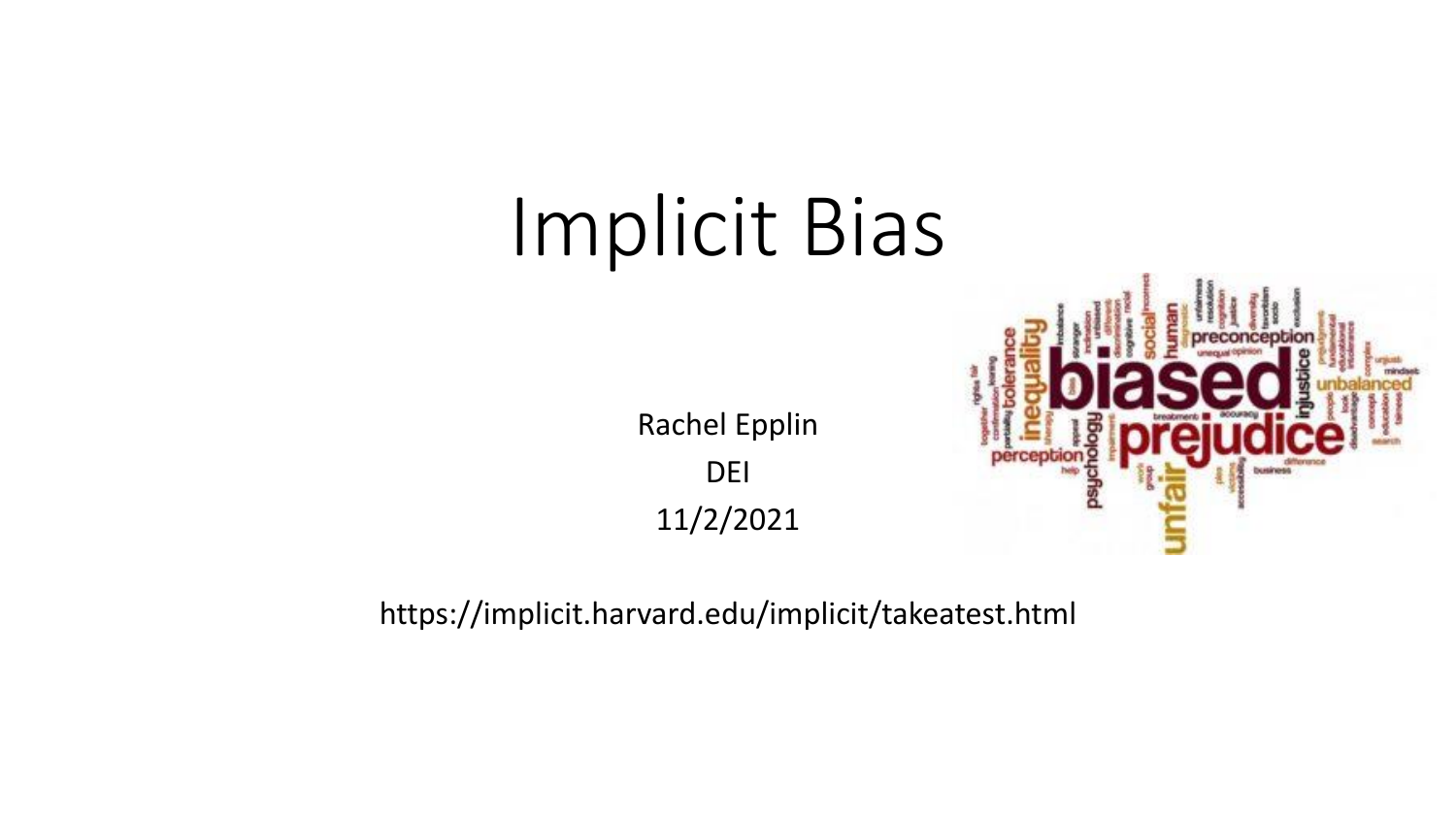#### **Project Implicit** Implicit Association Test (IAT)

- **"measures the strength of associations between concepts (e.g., black people, gay people) and evaluations (e.g., good, bad) or stereotypes (e.g., athletic, clumsy)."**
- 1. Sorted concepts (Black People, White People) to either side of the screen
- 2. Sorted evaluations (Good, Bad) to either side of the screen
- 3. Sorted concepts and evaluations (e.g., left side is Black/Good, right side is White/Bad
- 4. Just concepts switch sides (e.g., left side White/Good, right side Black/Bad)
- 5. Concept/evaluation pairs from part 4 switch sides (e.g., left side White/Good, right side is Black/Bad)
- Over 5 million people have taken the test
- **70% of white people taking the test prefer white people, 50% of Black people taking the test prefer white people**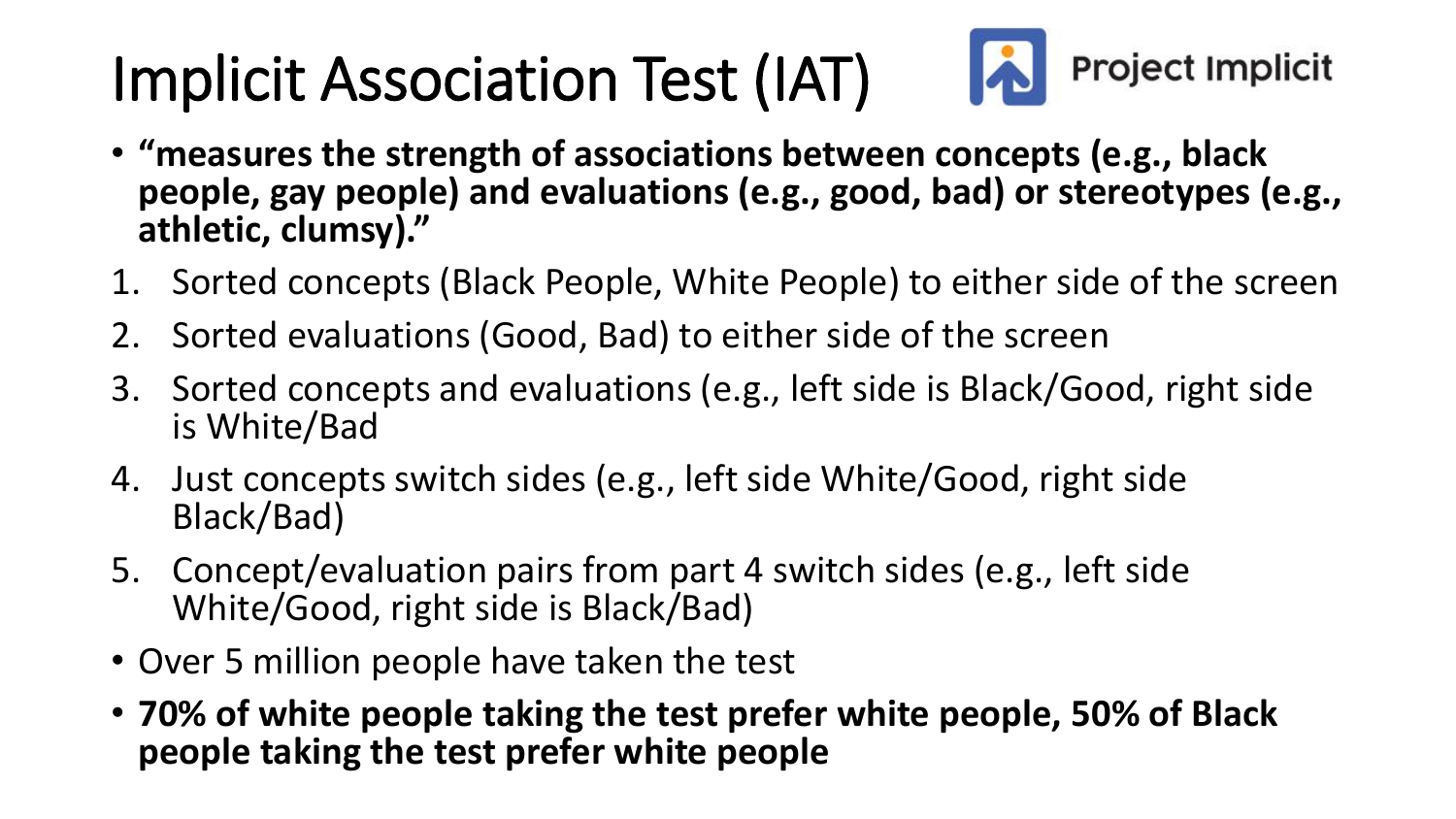# How to overcome our biases? Walk boldly toward them



Vernā Myers (*diversity advocate*)

- 1. Accept that you hold biases
- 2. Expand your social and professional circles to include people who don't look like you
	- 1. The more we associate, in this case, Black people with positive experiences, the less you'll have a negative, involuntary reaction or association with them
- 3. Call out others if they say something racist, bigoted, etc.
	- 1. These biases and stereotypes continue to persist because they don't get addressed

https://www.ted.com/talks/verna\_myers\_how\_to\_overcome\_our\_biases\_walk\_boldly\_toward\_them/transcript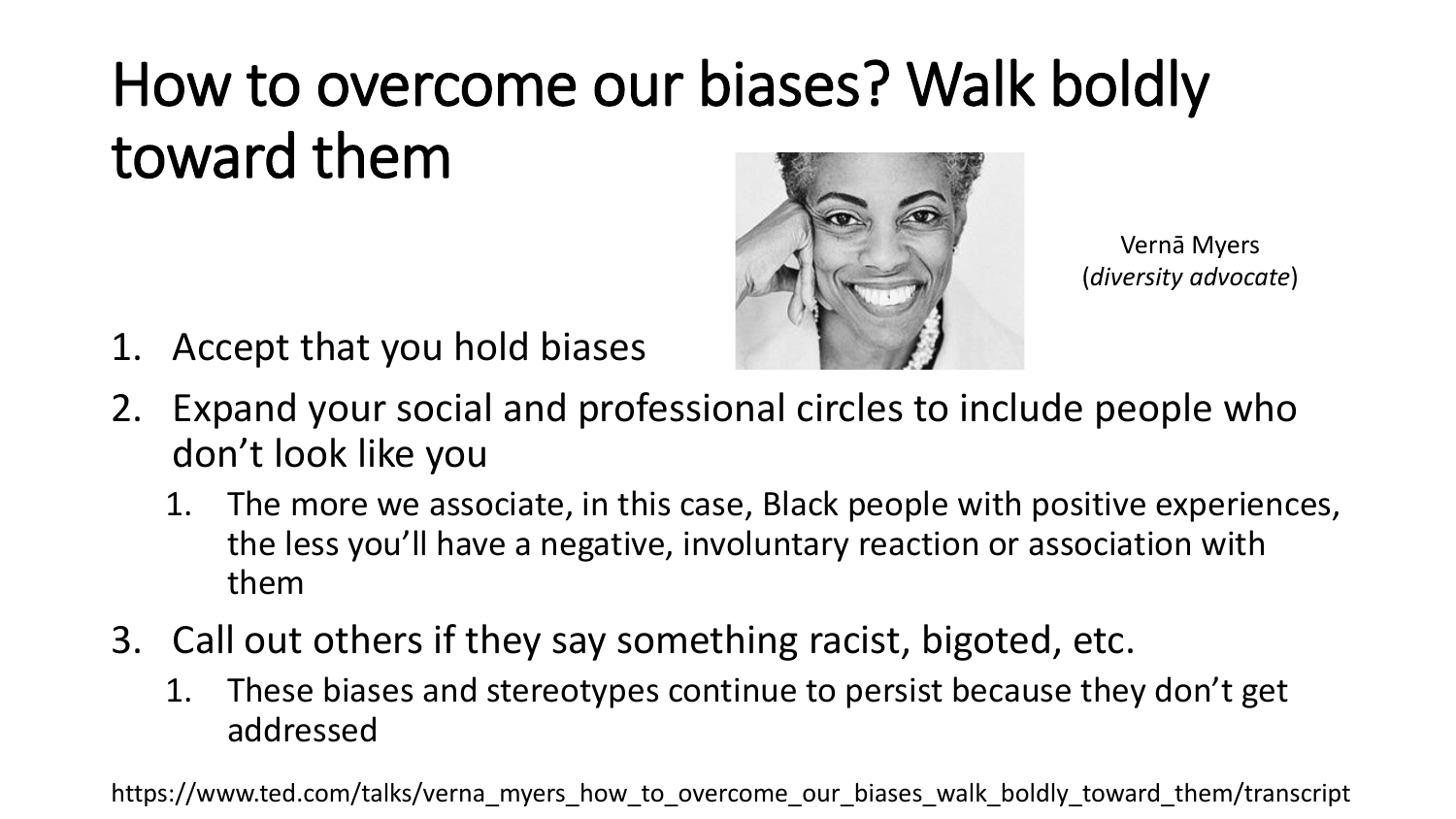## Color blind or color brave?



Mellody Hobson (*investment expert)*

- **"be comfortable with the uncomfortable conversation about race"**
- **"our businesses and our products and our science, our research, all of that will be better with greater diversity"**
	- Phillips, Katherine W., et al. "Is the Pain Worth the Gain? The Advantages and Liabilities of Agreeing With Socially Distinct Newcomers." *Personality and Social Psychology Bulletin*, vol. 35, no. 3, Mar. 2009, pp. 336–350, doi[:10.1177/0146167208328062](https://doi.org/10.1177/0146167208328062).
	- [https://www.mckinsey.com/business-functions/people-and-organizational](https://www.mckinsey.com/business-functions/people-and-organizational-performance/our-insights/is-there-a-payoff-from-top-team-diversity)performance/our-insights/is-there-a-payoff-from-top-team-diversity
- **"Invite people into your life who don't look like you, don't think like you, don't act like you, don't come from where you come from"**

https://www.ted.com/talks/mellody hobson\_color\_blind\_or\_color\_brave#t-828926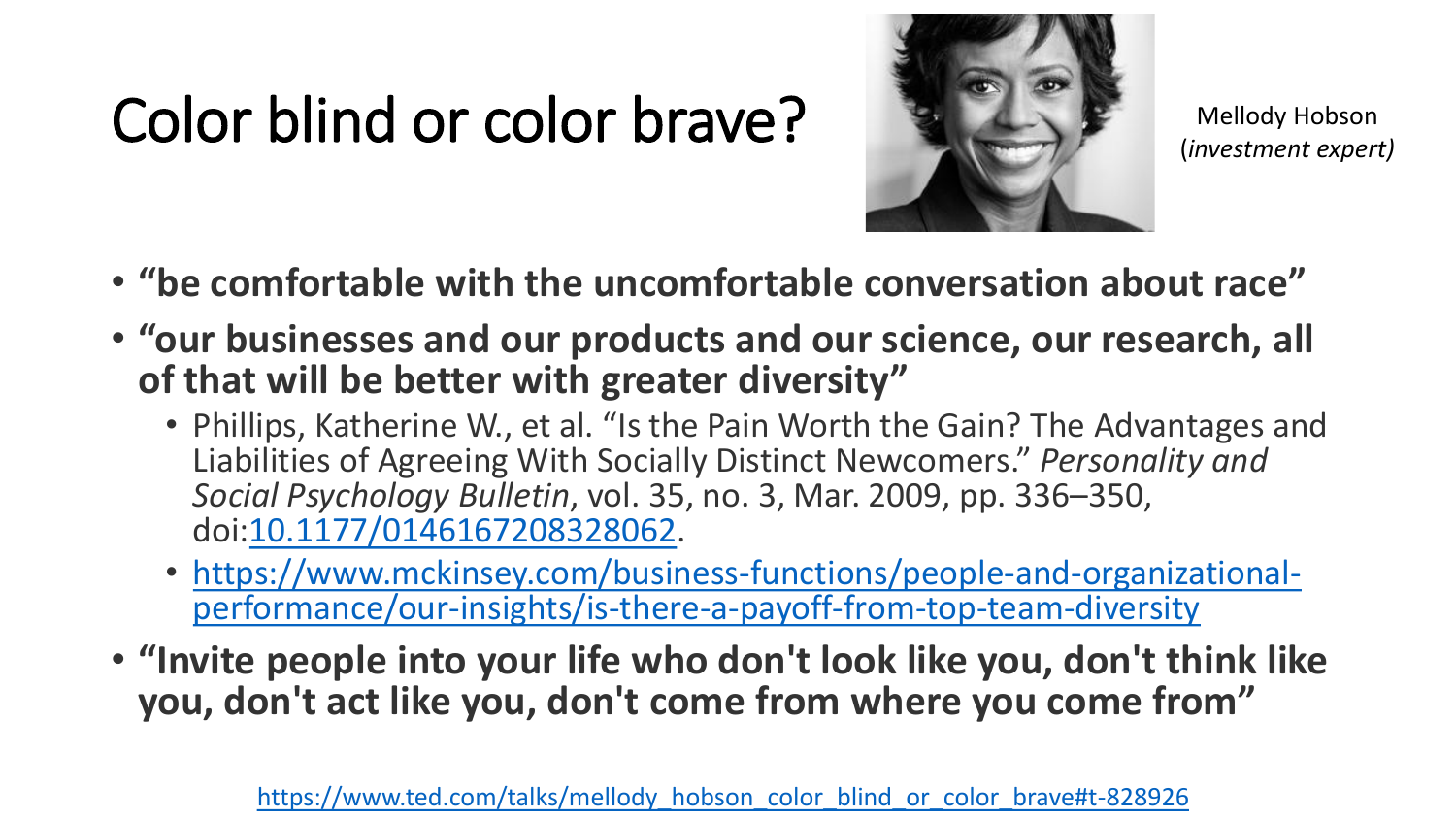### Key Takeaways

- We all have biases but it's important to acknowledge them, so that you can work to dismantle them
- Implicit biases can have very serious consequences
	- People with "white-sounding" names are hired at a higher rate than people with "Black-sounding" names
		- Kang, Sonia K., et al. "Whitened Résumés: Race and Self-Presentation in the Labor Market." Administrative Science Quarterly, vol. 61, no. 3, Sept. 2016, pp. 469–502, doi:10.1177/0001839216639577.
	- Black people are more likely to be killed by police than white people
		- *PNAS*, **2019**, *116*, 16793-16798